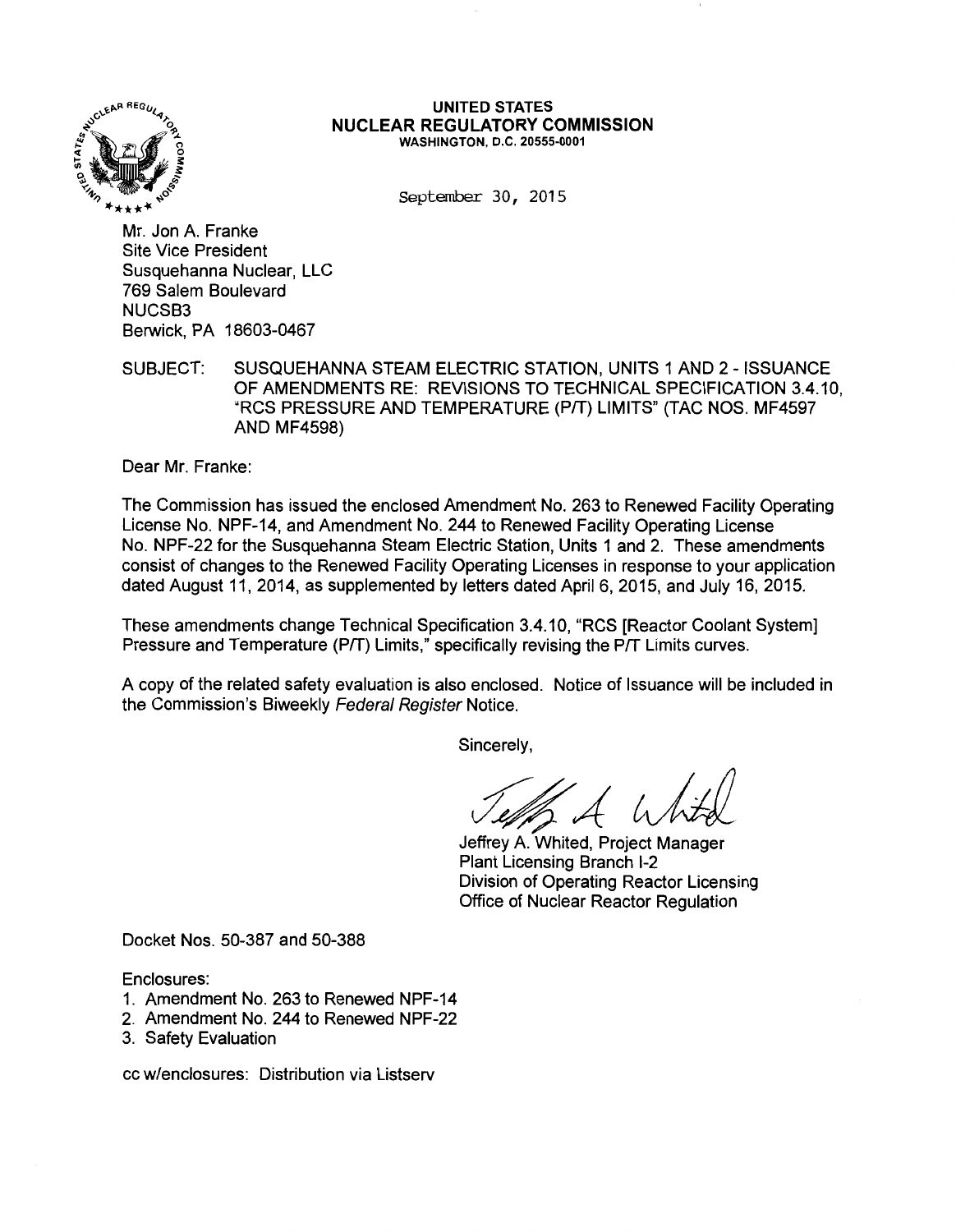

#### **UNITED STATES NUCLEAR REGULATORY COMMISSION**  WASHINGTON, D.C. 20555-0001

# SUSQUEHANNA NUCLEAR. LLC

# ALLEGHENY ELECTRIC COOPERATIVE. INC.

### DOCKET NO. 50-387

### SUSQUEHANNA STEAM ELECTRIC STATION. UNIT 1

### AMENDMENT TO RENEWED FACILITY OPERATING LICENSE

Amendment No. 263 Renewed License No. NPF-14

- 1. The Nuclear Regulatory Commission (the Commission) has found that:
	- A. The application for the amendment filed by Susquehanna Nuclear, LLC, dated August 11, 2014, as supplemented by letters dated April 6, 2015, and July 16, 2015, complies with the standards and requirements of the Atomic Energy Act of 1954, as amended (the Act), and the Commission's rules and regulations set forth in 10 CFR Chapter I;
	- B. The facility will operate in conformity with the application, the provisions of the Act, and the regulations of the Commission;
	- C. There is reasonable assurance (i) that the activities authorized by this amendment can be conducted without endangering the health and safety of the public, and (ii) that such activities will be conducted in compliance with the Commission's regulations;
	- D. The issuance of this amendment will not be inimical to the common defense and security or to the health and safety of the public; and
	- E. The issuance of this amendment is in accordance with 10 CFR Part 51 of the Commission's regulations and all applicable requirements have been satisfied.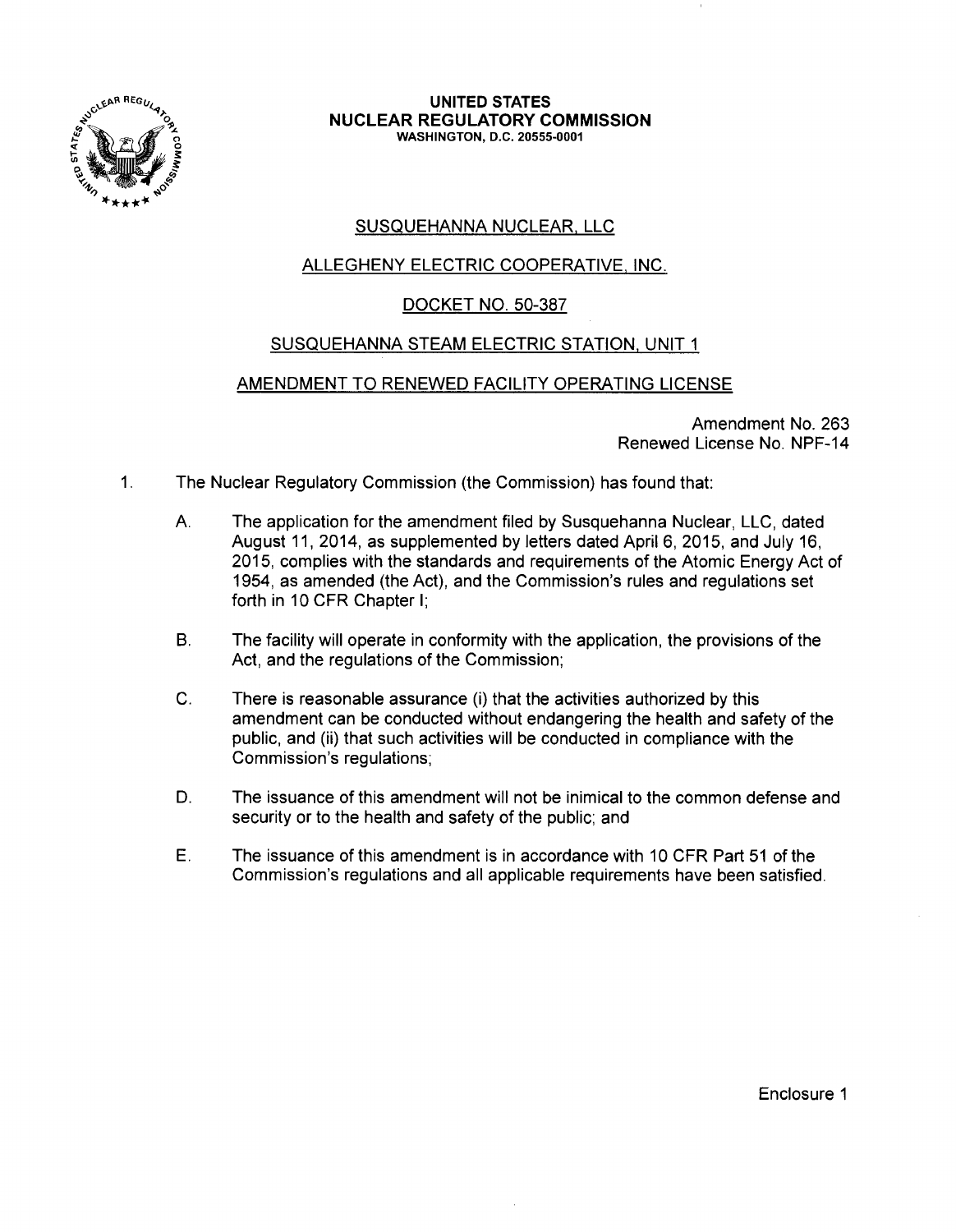- 2. Accordingly, the license is amended by changes to the Technical Specifications as indicated in the attachment to this license amendment and paragraph 2.C.(2) of Renewed Facility Operating License No. NPF-14 is hereby amended to read as follows:
	- (2) Technical Specifications and Environmental Protection Plan

The Technical Specifications contained in Appendix A, as revised through Amendment No. 263 and the Environmental Protection Plan contained in Appendix B are hereby incorporated in the license. Susquehanna Nuclear, LLC shall operate the facility in accordance with the Technical Specifications and the Environmental Protection Plan.

3. This license amendment is effective as of its date of issuance and shall be implemented within 30 days.

FOR THE NUCLEAR REGULATORY COMMISSION

 $log\epsilon$ ; A.

Douglas A. Broaddus, Chief Plant Licensing Branch 1-2 Division of Operating Reactor Licensing Office of Nuclear Reactor Regulation

Attachment:

Changes to the Technical Specifications and Renewed Facility Operating License

Date of Issuance: September 30, 2015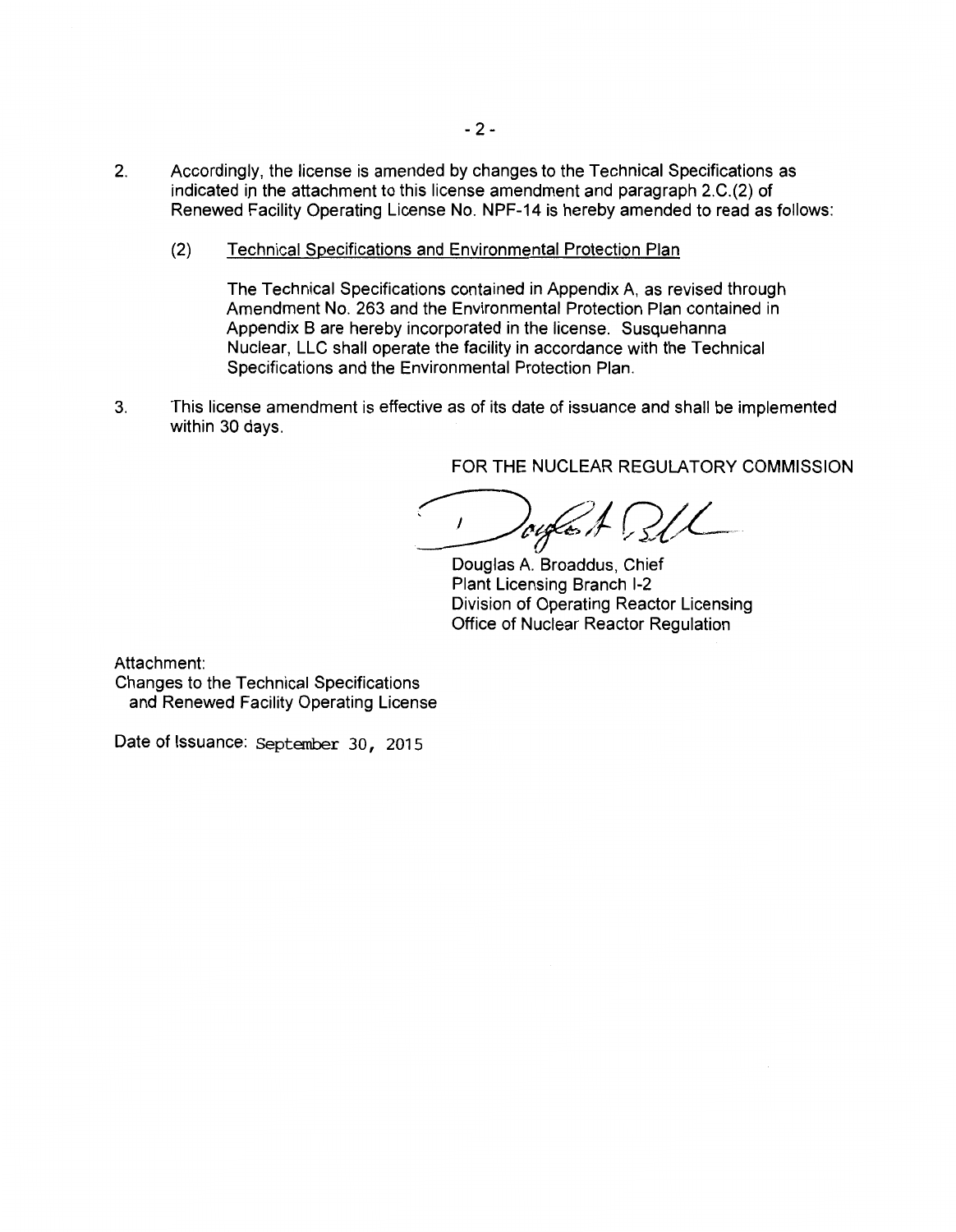### ATTACHMENT TO LICENSE AMENDMENT NO. 263

#### RENEWED FACILITY OPERATING LICENSE NO. NPF-14

### DOCKET NO. 50-387

Replace the following page of the Renewed Facility Operating License with the attached revised page. The revised page is identified by amendment number and contains marginal lines indicating the areas of change.

| <b>REMOVE</b> | <b>INSERT</b> |
|---------------|---------------|
| ⌒<br>w        |               |

Replace the following pages of the Appendix A Technical Specifications with the attached revised pages. The revised pages are identified by amendment number and contain marginal lines indicating the areas of change.

| <b>REMOVE</b> | <b>INSERT</b> |
|---------------|---------------|
| TS / 3.4-30   | TS / 3.4-30   |
| TS / 3.4-30a  | TS / 3.4-30a  |
| TS / 3.4-30b  | TS / 3.4-30b  |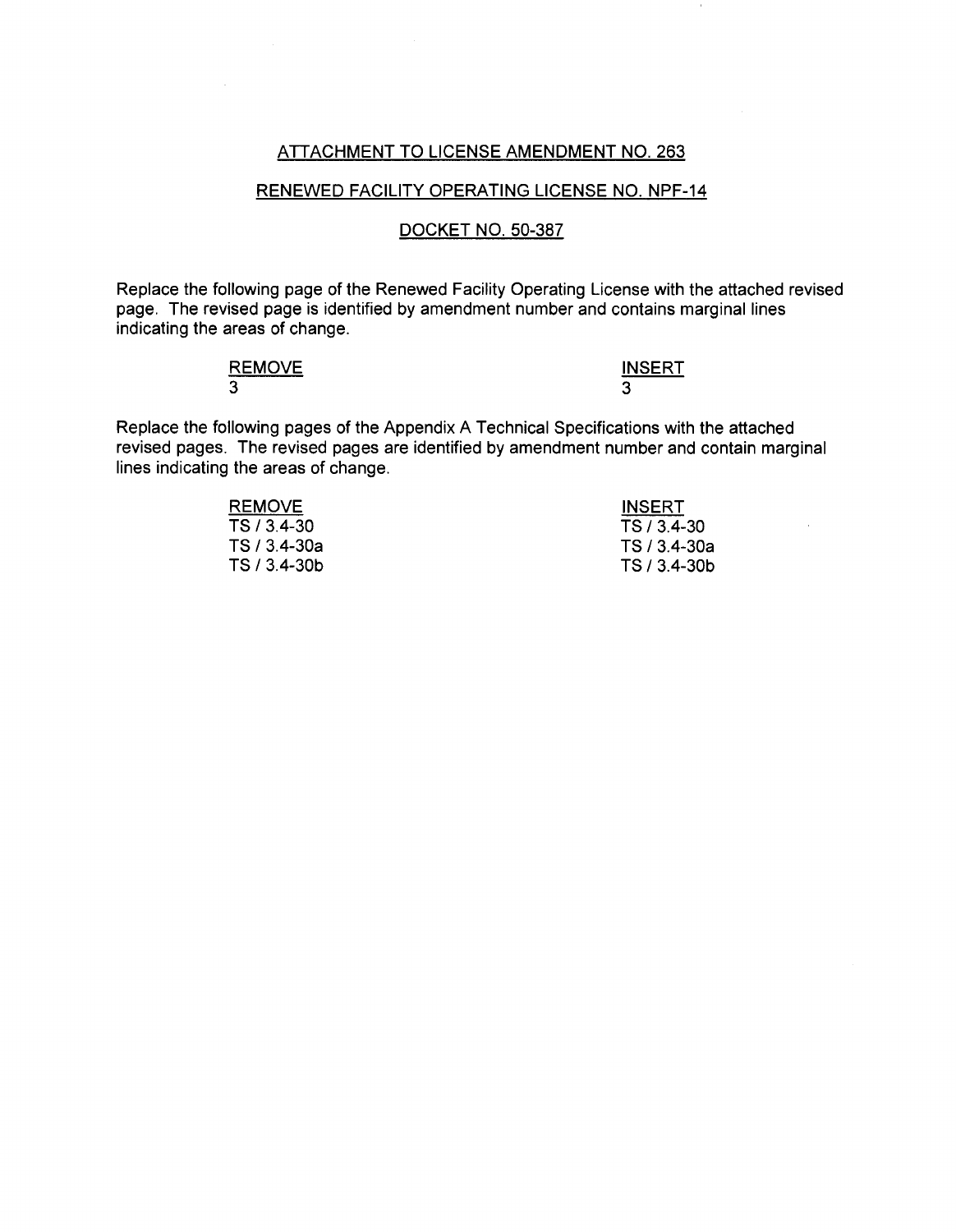- (3) Susquehanna Nuclear, LLC, pursuant to the Act and 1 O CFR Parts 30, 40, and 70, to receive, possess, and use at any time any byproduct, source and special nuclear material as sealed neutron sources for reactor startup, sealed neutron sources for reactor instrumentation and radiation monitoring equipment calibration, and as fission detectors in amounts as required;
- (4) Susquehanna Nuclear, LLC, pursuant to the Act and 10 CFR Parts 30, 40, and 70 to receive, possess, and use in amounts as required any byproduct, source or special nuclear material without restriction to chemical or physical form, for sample analysis or instrument calibration or associated with radioactive apparatus or components; and
- (5) Susquehanna Nuclear, LLC, pursuant to the Act and 10 CFR Parts 30, 40, and 70 to possess, but not separate, such byproduct and special nuclear materials as may be produced by the operation of the facility.
- C. This license shall be deemed to contain and is subject to the conditions specified in the Commission's regulations set forth in 10 CFR Chapter I and is subject to all applicable provisions of the Act and to the rules, regulations and orders of the Commission now or hereafter in effect; and is subject to the additional conditions specified or incorporated below:
	- (1) Maximum Power Level

Susquehanna Nuclear, LLC is authorized to operate the facility at reactor core power levels not in excess of 3952 megawatts thermal in accordance with the conditions specified herein. The preoperational tests, startup tests and other items identified in License Conditions 2.C.(36), 2.C.(37), 2.C.(38), and 2.C.(39) to this license shall be completed as specified.

(2) Technical Specifications and Environmental Protection Plan

The Technical Specifications contained in Appendix A, as revised through Amendment No. 263 and the Environmental Protection Plan contained in Appendix B are hereby incorporated in the license. Susquehanna Nuclear, LLC shall operate the facility in accordance with the Technical Specifications and the Environmental Protection Plan.

For Surveillance Requirements (SRs) that are new in Amendment 178 to Facility Operating License No. NPF-14, the first performance is due at the end of the first surveillance interval that begins at implementation of Amendment 178. For SRs that existed prior to Amendment 178, including SRs with modified acceptance criteria and SRs whose frequency of performance is being extended, the first performance is due at the end of the first surveillance interval that begins on the date the Surveillance was last performed prior to implementation of Amendment 178.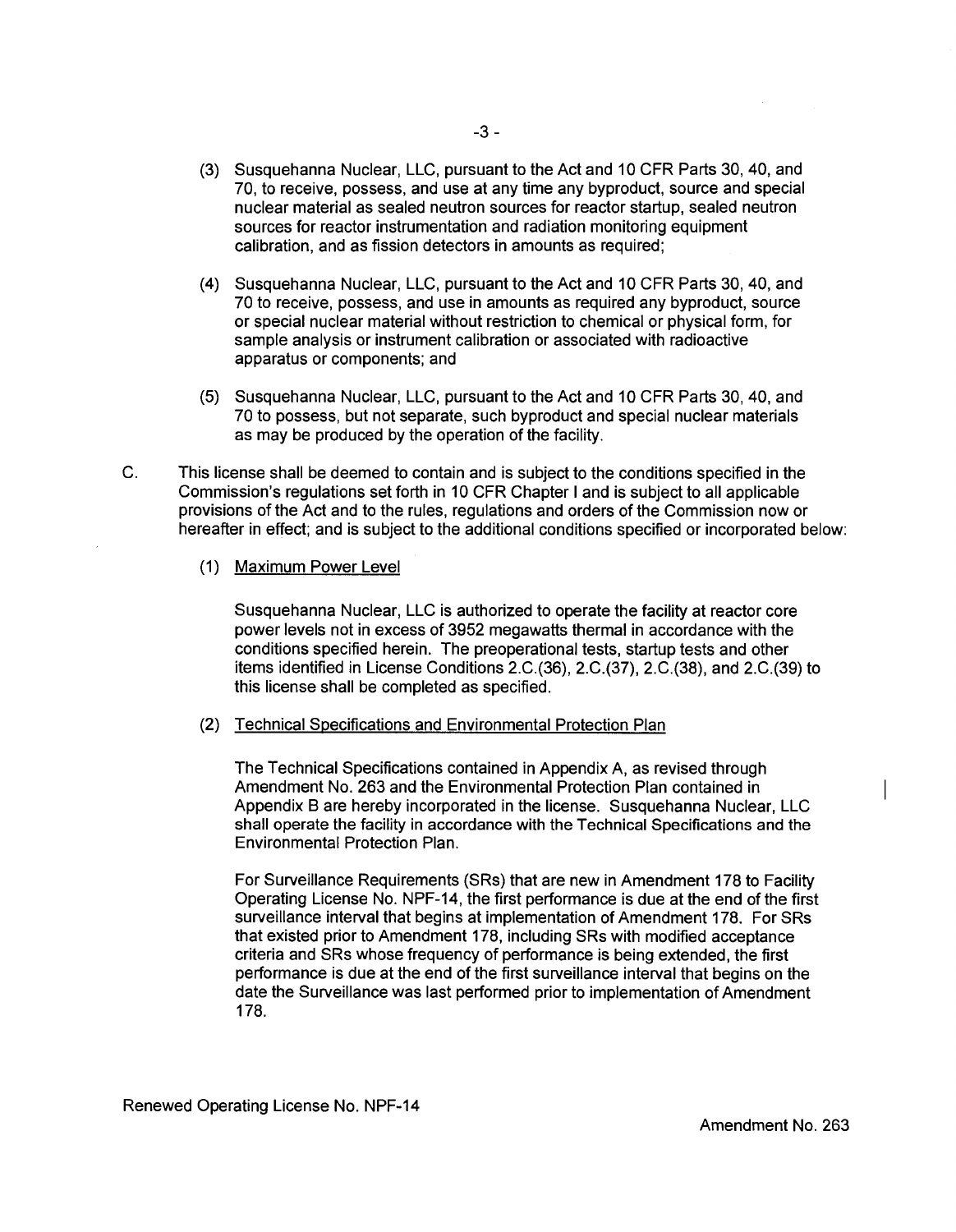SSES REV. 3 RCS P/T Limits  $3.4.10$ 



SUSQUEHANNA-UNIT 1

TS/3.4-30

Amendment 200,232, 263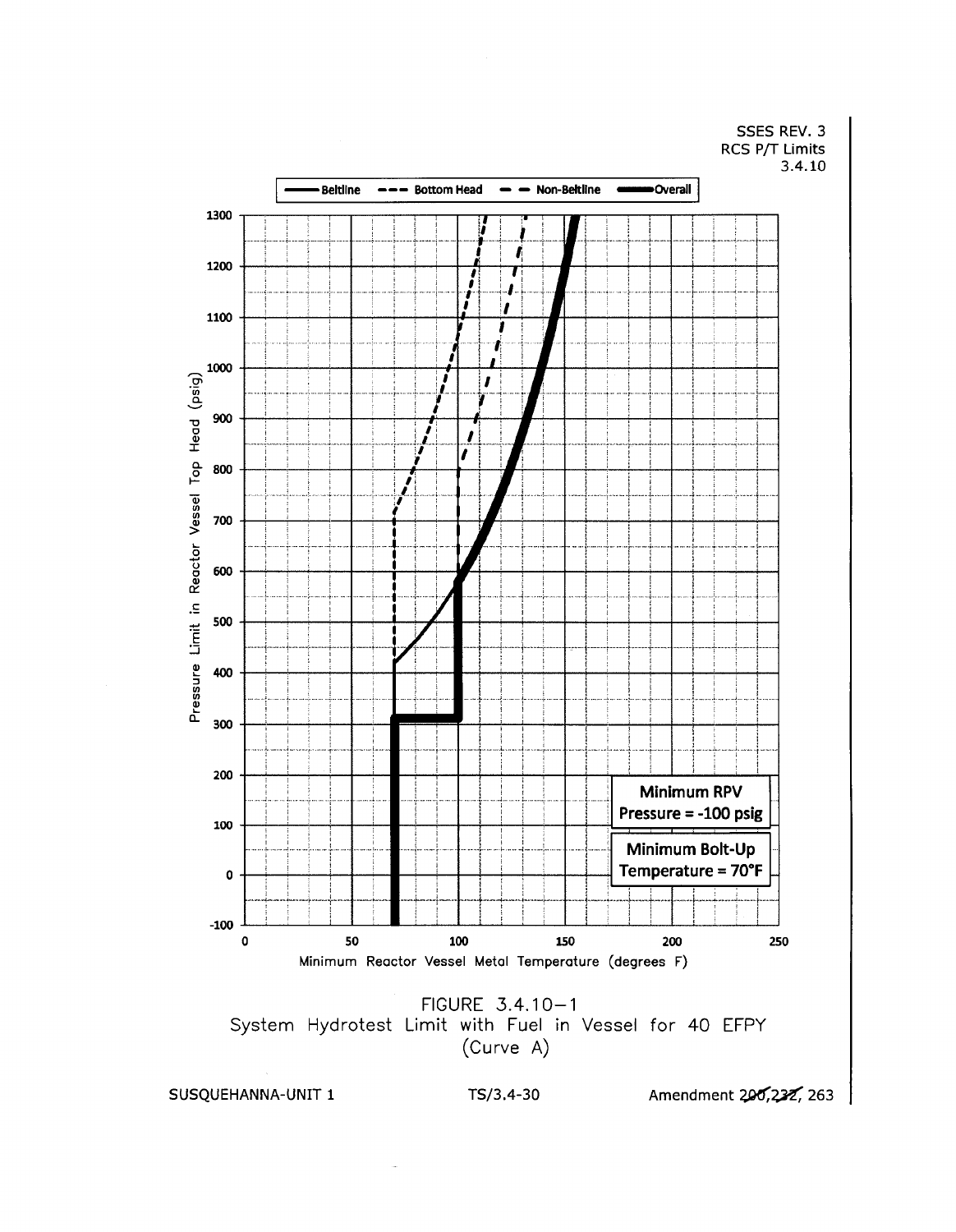SSES REV. 3 RCS P/T Limits  $3.4.10$ 



SUSQUEHANNA-UNIT 1

Amendment 200,232, 263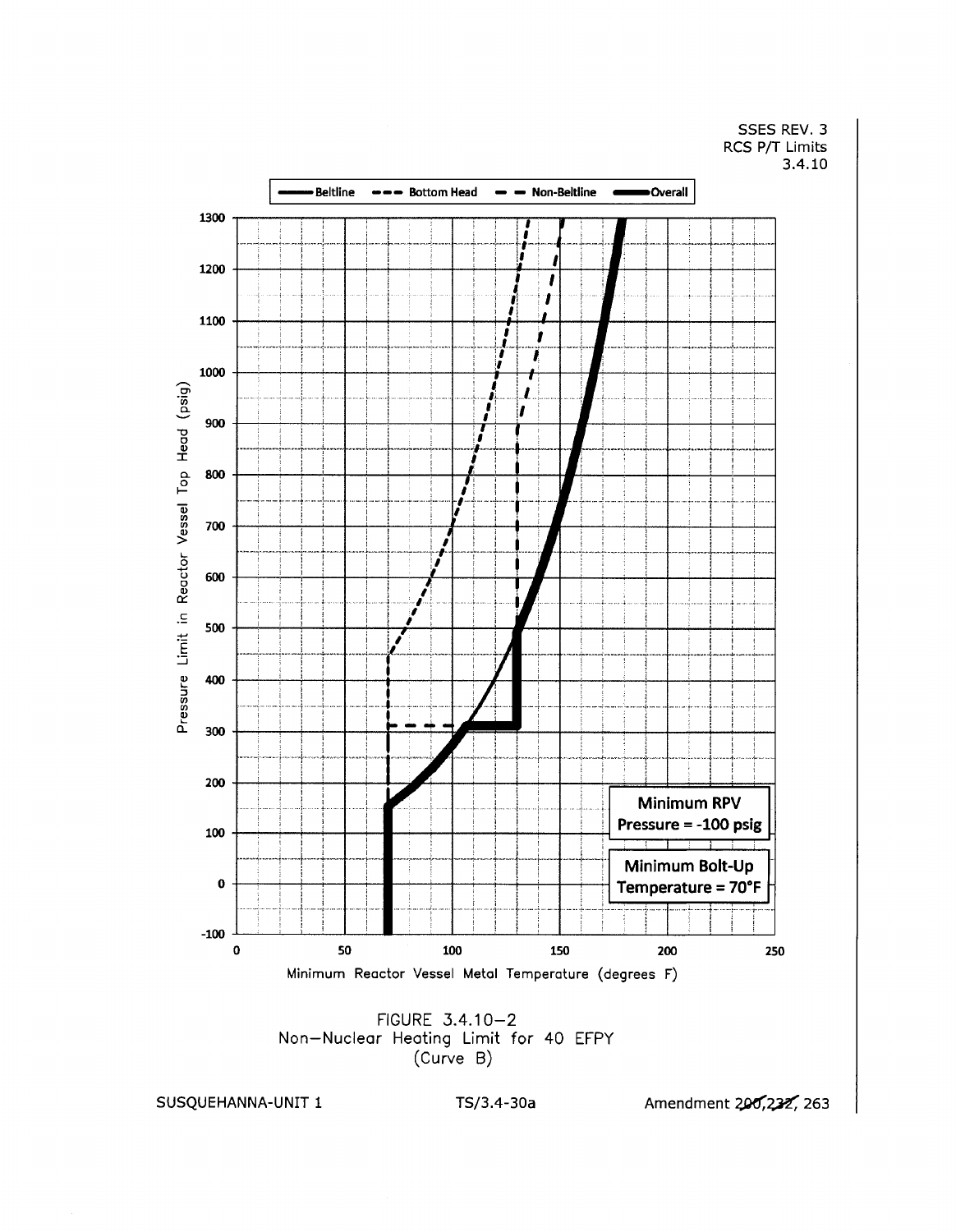SSES REV. 3 RCS P/T Limits  $3.4.10$ 



SUSQUEHANNA-UNIT 1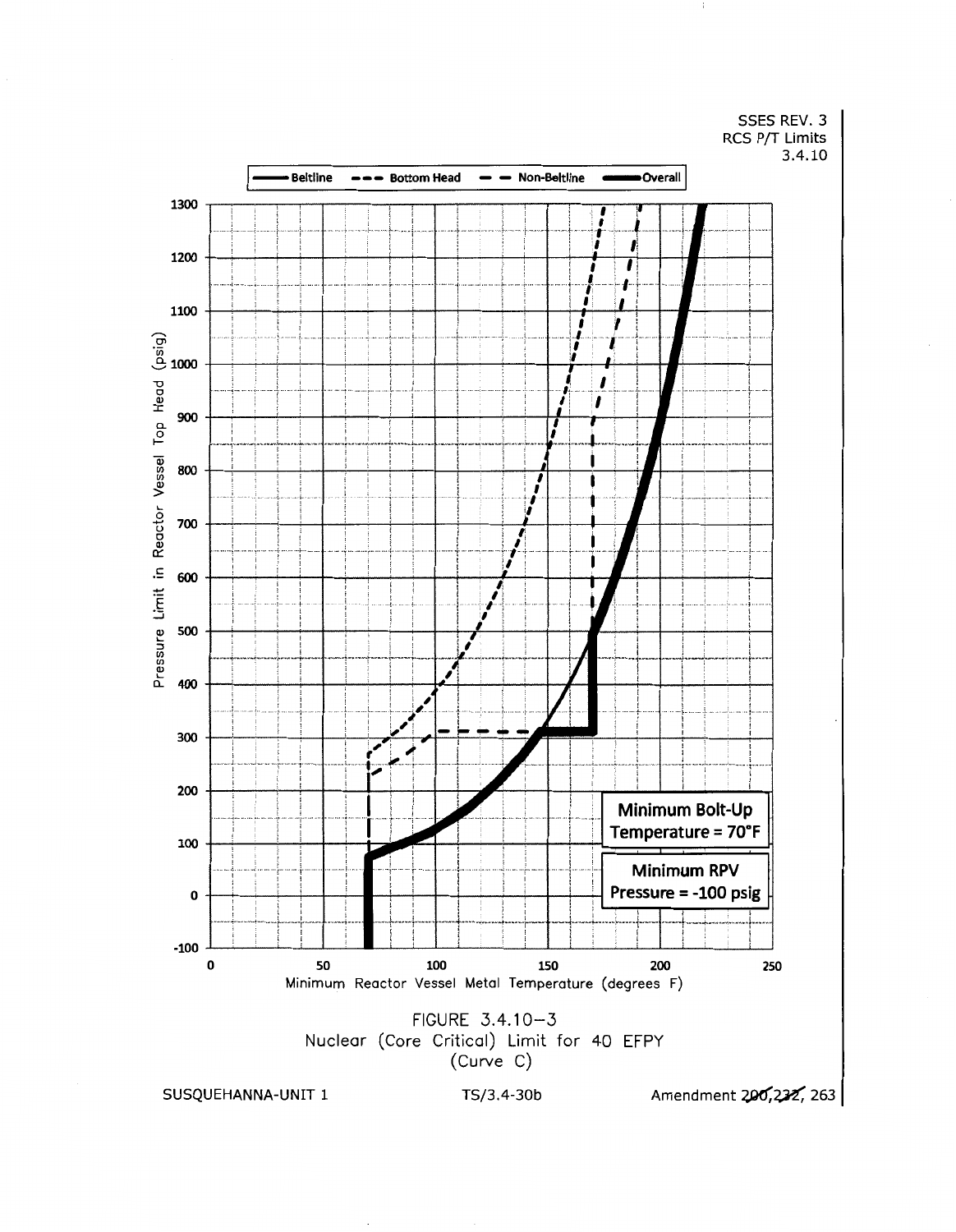

#### **UNITED STATES NUCLEAR REGULATORY COMMISSION**  WASHINGTON, D.C. 20555-0001

# SUSQUEHANNA NUCLEAR. LLC

# ALLEGHENY ELECTRIC COOPERATIVE, INC.

## DOCKET NO. 50-388

### SUSQUEHANNA STEAM ELECTRIC STATION, UNIT 2

### AMENDMENT TO RENEWED FACILITY OPERATING LICENSE

Amendment No. 244 Renewed License No. NPF-22

- 1. The Nuclear Regulatory Commission (the Commission) has found that:
	- A. The application for the amendment filed by Susquehanna Nuclear, LLC, dated August 11, 2014, as supplemented by letters dated April 6, 2015, and July 16, 2015, complies with the standards and requirements of the Atomic Energy Act of 1954, as amended (the Act), and the Commission's rules and regulations set forth in 10 CFR Chapter I;
	- B. The facility will operate in conformity with the application, the provisions of the Act, and the regulations of the Commission;
	- C. There is reasonable assurance (i) that the activities authorized by this vv amendment can be conducted without endangering the health and safety of the public, and (ii) that such activities will be conducted in compliance with the Commission's regulations;
	- D. The issuance of this amendment will not be inimical to the common defense and security or to the health and safety of the public; and
	- E. The issuance of this amendment is in accordance with 10 CFR Part 51 of the Commission's regulations and all applicable requirements have been satisfied.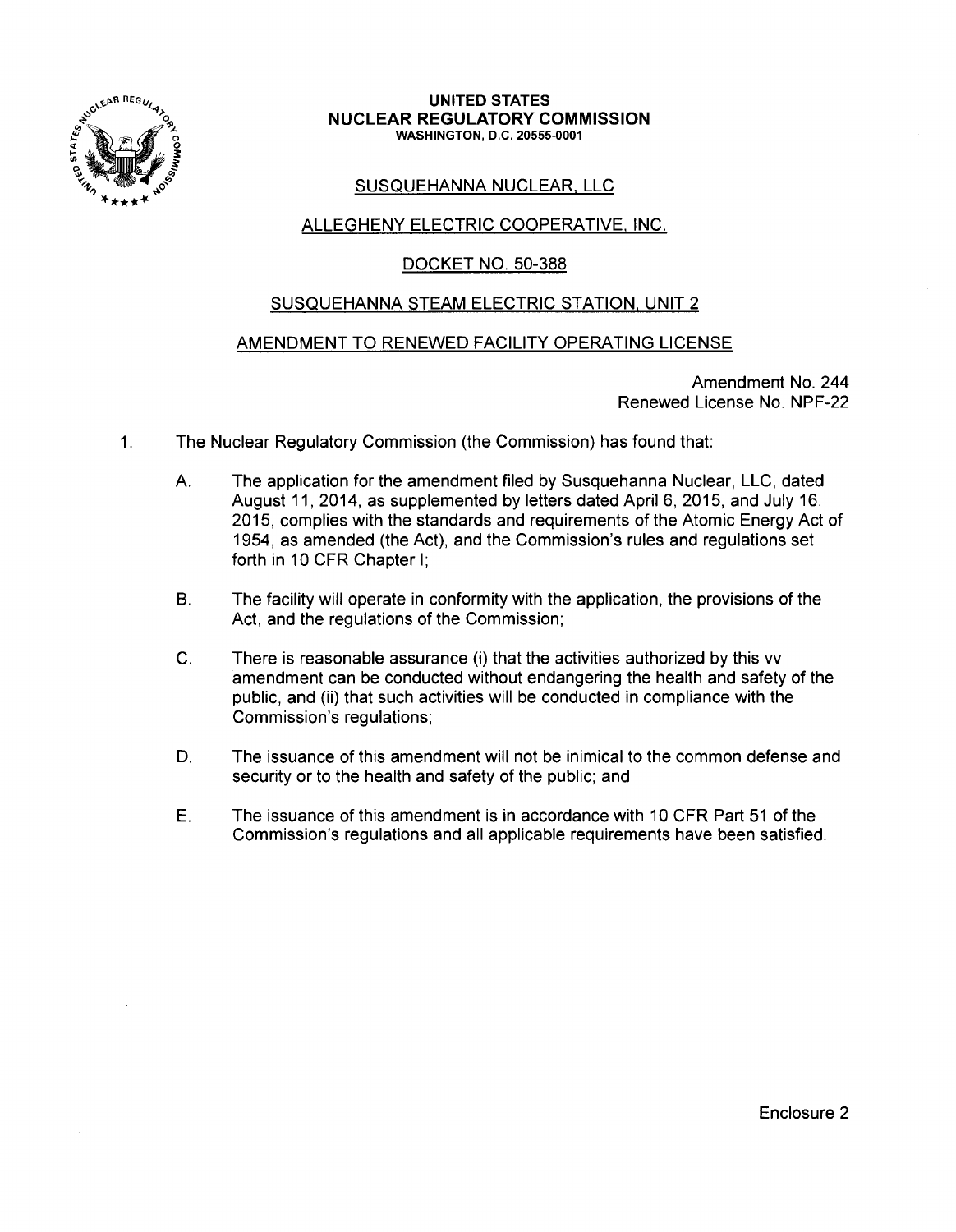- 2. Accordingly, the license is amended by changes to the Technical Specifications as indicated in the attachment to this license amendment and paragraph 2.C.(2) of the Renewed Facility Operating License No. NPF-22 is hereby amended to read as follows:
	- (2) Technical Specifications and Environmental Protection Plan

The Technical Specifications contained in Appendix A, as revised through Amendment No. 244, and the Environmental Protection Plan contained in Appendix B, are hereby incorporated in the license. Susquehanna Nuclear, LLC shall operate the facility in accordance with the Technical Specifications and the Environmental Protection Plan.

3. This license amendment is effective as of its date of issuance and shall be implemented within 30 days.

FOR THE NUCLEAR REGULATORY COMMISSION

 $\frac{\partial \mathcal{U}}{\partial \xi}$   $\frac{\partial \mathcal{U}}{\partial \xi}$  Douglas A. Broaddus, Chief

Plant Licensing Branch 1-2 Division of Operating Reactor Licensing Office of Nuclear Reactor Regulation

Attachment:

Changes to the Technical Specifications and Renewed Facility Operating License

Date of Issuance: September 30, 2015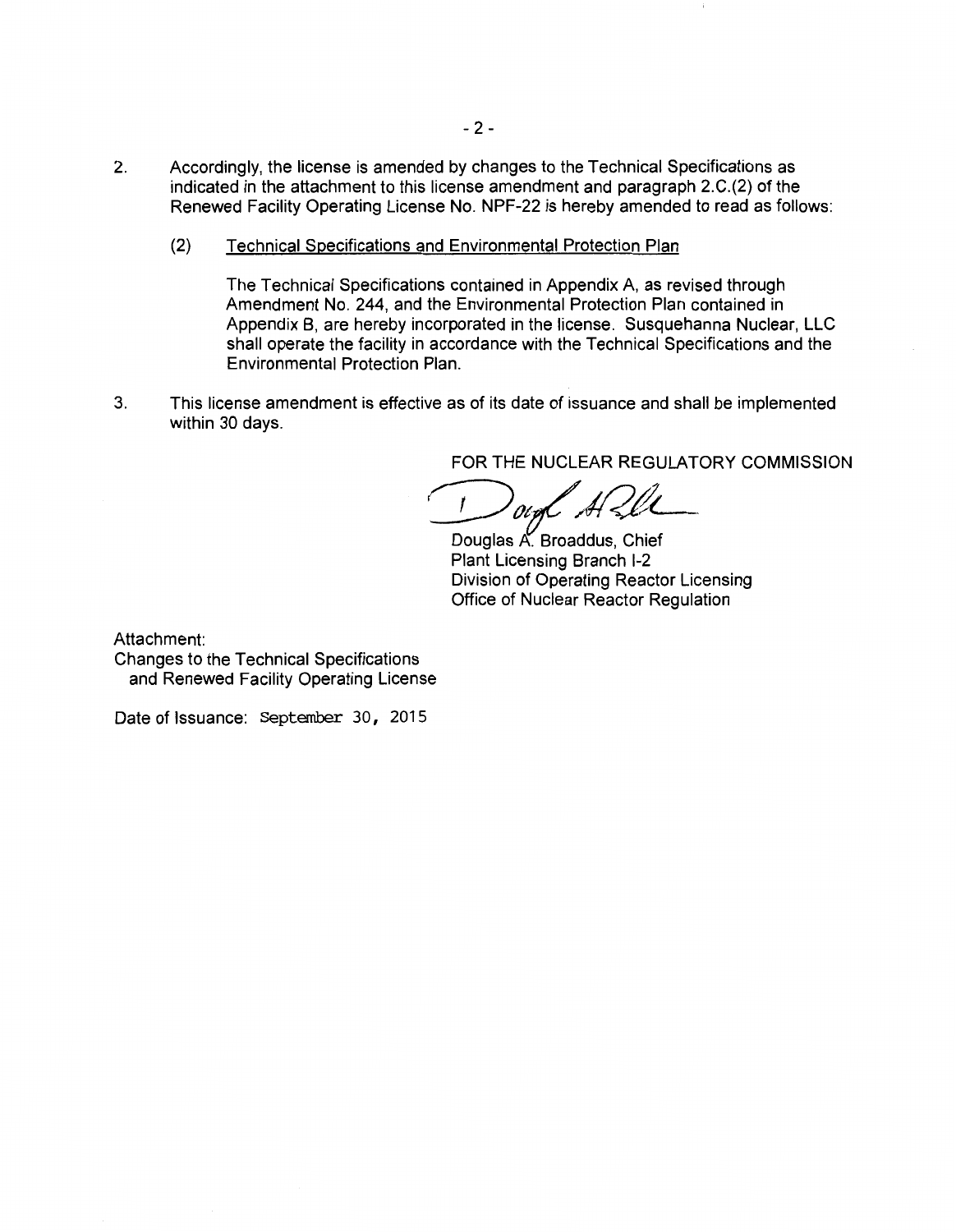# ATTACHMENT TO LICENSE AMENDMENT NO. 244

### RENEWED FACILITY OPERATING LICENSE NO. NPF-22

### DOCKET NO. 50-388

Replace the following page of the Renewed Facility Operating License with the attached revised page. The revised page is identified by amendment number and contains marginal lines indicating the areas of change.

| <b>REMOVE</b><br>_______ | <b>INSERT</b> |
|--------------------------|---------------|
| 3                        | ີ             |

Replace the following pages of the Appendix A Technical Specifications with the attached revised pages. The revised pages are identified by amendment number and contain marginal lines indicating the areas of change.

| <b>INSERT</b> |
|---------------|
| TS / 3.4-30   |
| TS / 3.4-30a  |
| TS / 3.4-30b  |
|               |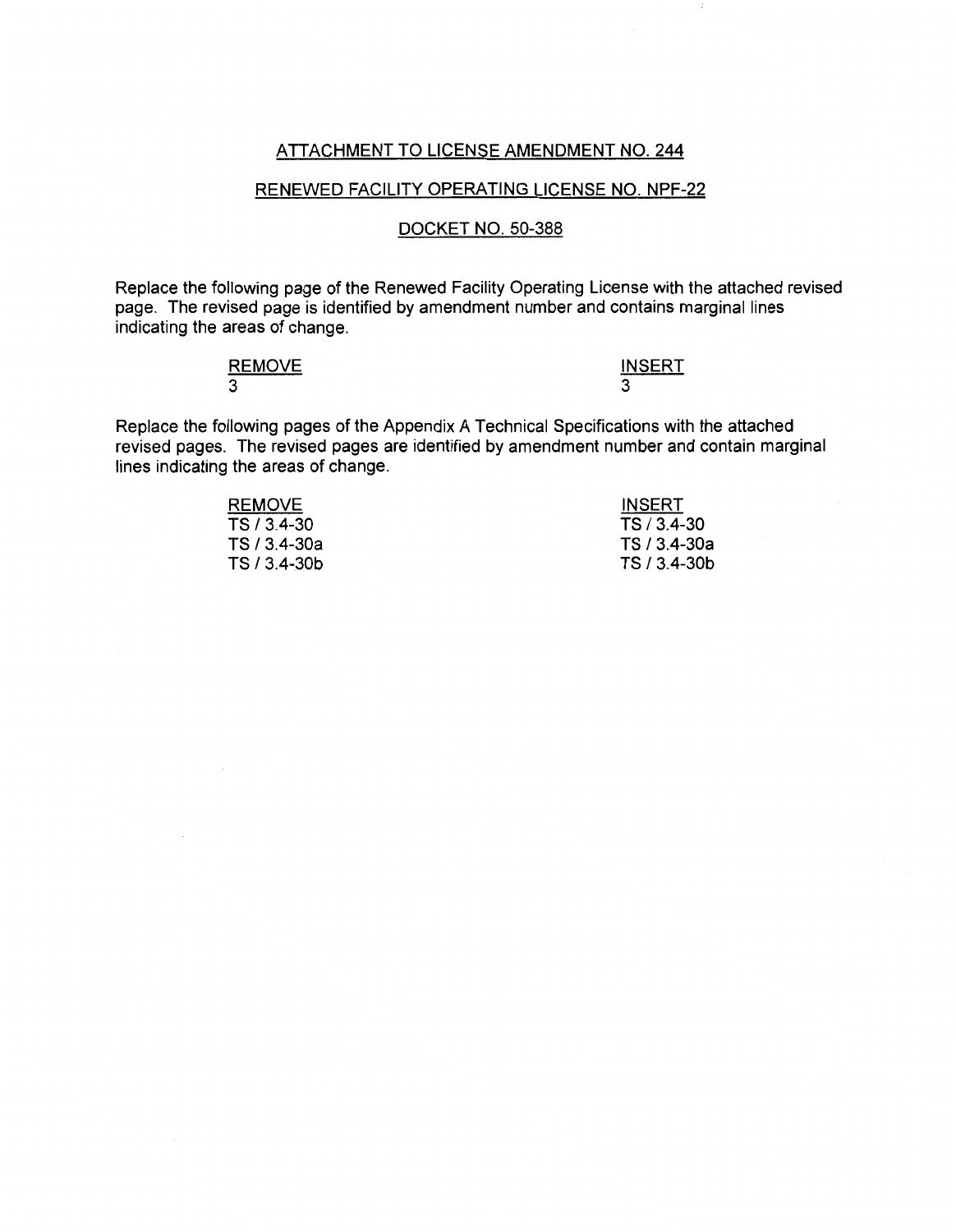- (3) Susquehanna Nuclear, LLC, pursuant to the Act and 10 CFR Parts 30, 40, and 70, to receive, possess, and use at any time any byproduct, source and special nuclear material as sealed neutron sources for reactor startup, sealed neutron sources for reactor instrumentation and radiation monitoring equipment calibration, and as fission detectors in amounts as required;
- (4) Susquehanna Nuclear, LLC, pursuant to the Act and 10 CFR Parts 30, 40, and 70, to receive, possess, and use in amounts as required any byproduct, source or special nuclear material without restriction to chemical or physical form, for sample analysis or instrument calibration or associated with radioactive apparatus or components; and
- (5) Susquehanna Nuclear, LLC, pursuant to the Act and 1 O CFR Parts 30, 40, and 70, to possess, but not separate, such byproduct and special nuclear materials as may be produced by the operation of the facility.
- C. This license shall be deemed to contain and is subject to the conditions specified in the Commission's regulations set forth in 10 CFR Chapter I and is subject to all applicable provisions of the Act and to the rules, regulations and orders of the Commission now or hereafter in effect; and is subject to the additional conditions specified or incorporated below:

### (1) Maximum Power Level

Susquehanna Nuclear, LLC is authorized to operate the facility at reactor core power levels not in excess of 3952 megawatts thermal in accordance with the conditions specified herein. The preoperational test, startup tests and other items identified in License Conditions 2.C.(20), 2.C.(21), 2.C.(22), and 2.C.(23) to this license shall be completed as specified.

### (2) Technical Specifications and Environmental Protection Plan

The Technical Specifications contained in Appendix A, as revised through Amendment No. 244, and the Environmental Protection Plan contained in Appendix B, are hereby incorporated in the license. Susquehanna Nuclear, LLC shall operate the facility in accordance with the Technical Specifications and the Environmental Protection Plan.

For Surveillance Requirements (SRs) that are new in Amendment 151 to Facility Operating License No. NPF-22, the first performance is due at the end of the first surveillance interval that begins at implementation of Amendment 151. For SRs that existed prior to Amendment 151, including SRs with modified acceptance criteria and SRs whose frequency of performance is being extended, the first performance is due at the end of the first surveillance interval that begins on the date the Surveillance was last performed prior to implementation of Amendment 151.

Renewed Operating License No. NPF-22

 $\mathbf{I}$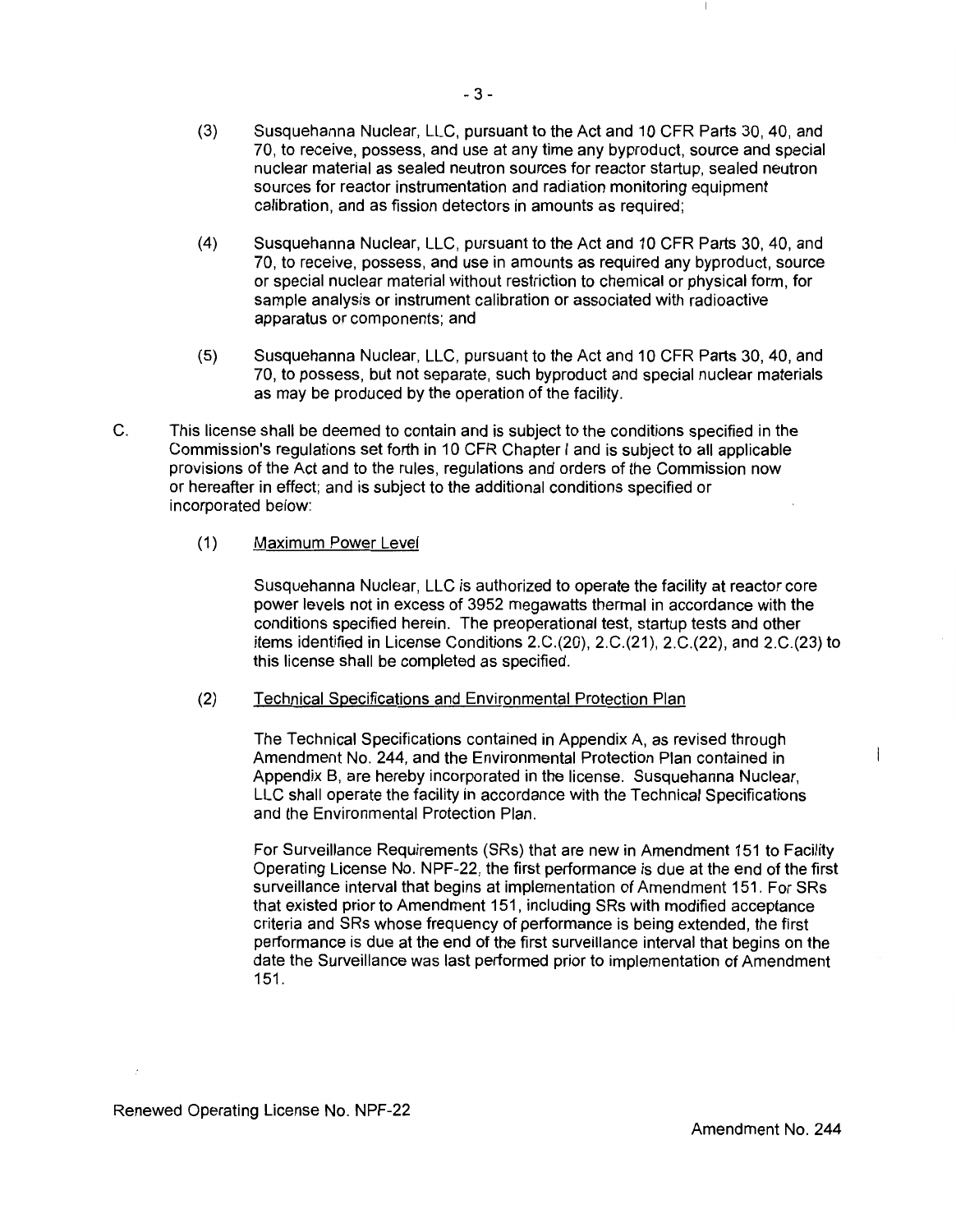SSES REV. 4 RCS P/T Limits 3.4.10



SUSQUEHANNA-UNIT 2

TS/3.4-30

Amendment 174,197,200, 244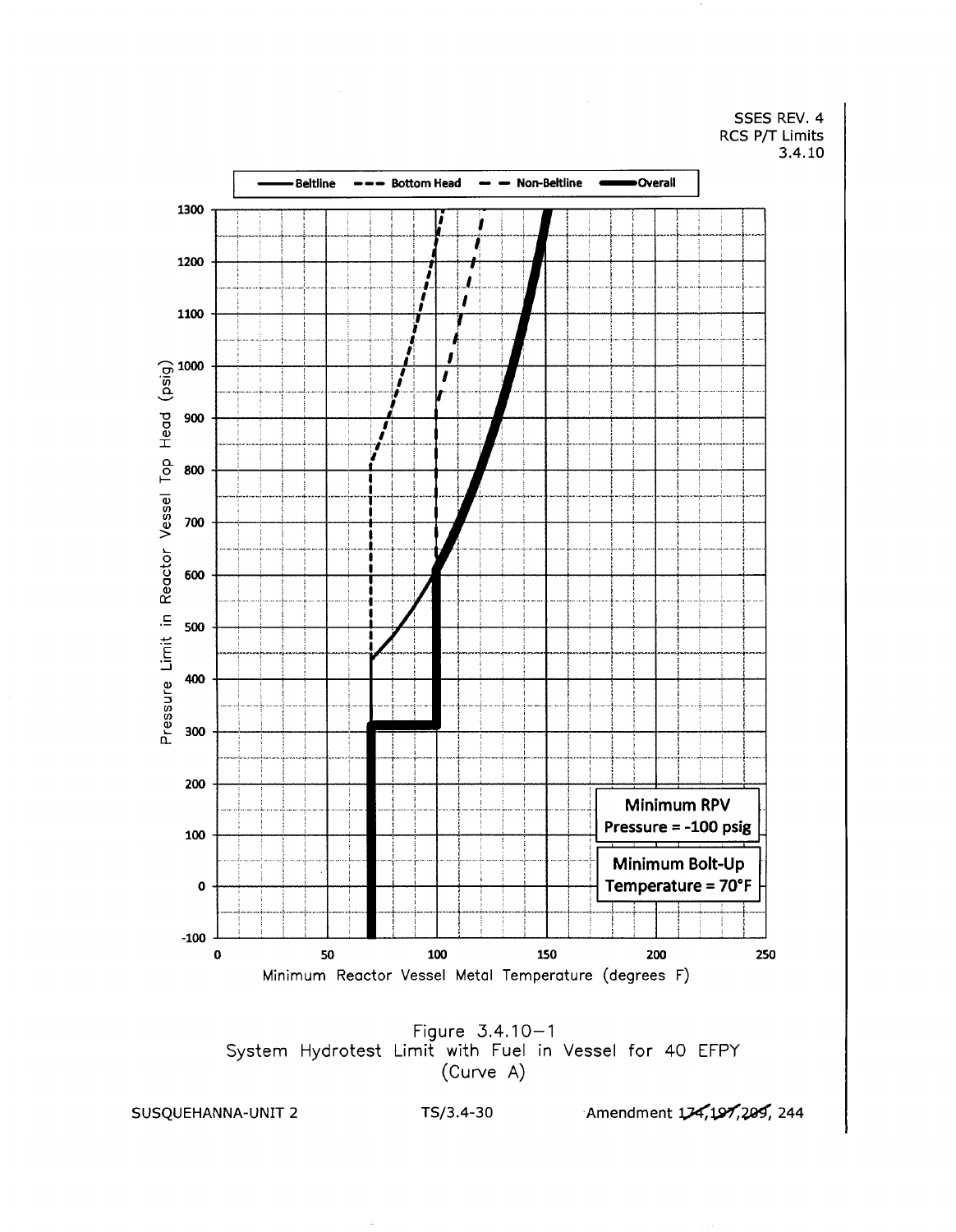SSES REV. 4 RCS P/T Limits 3.4.10





SUSQUEHANNA-UNIT 2

TS/3.4-30a

Amendment 174, 197, 209, 244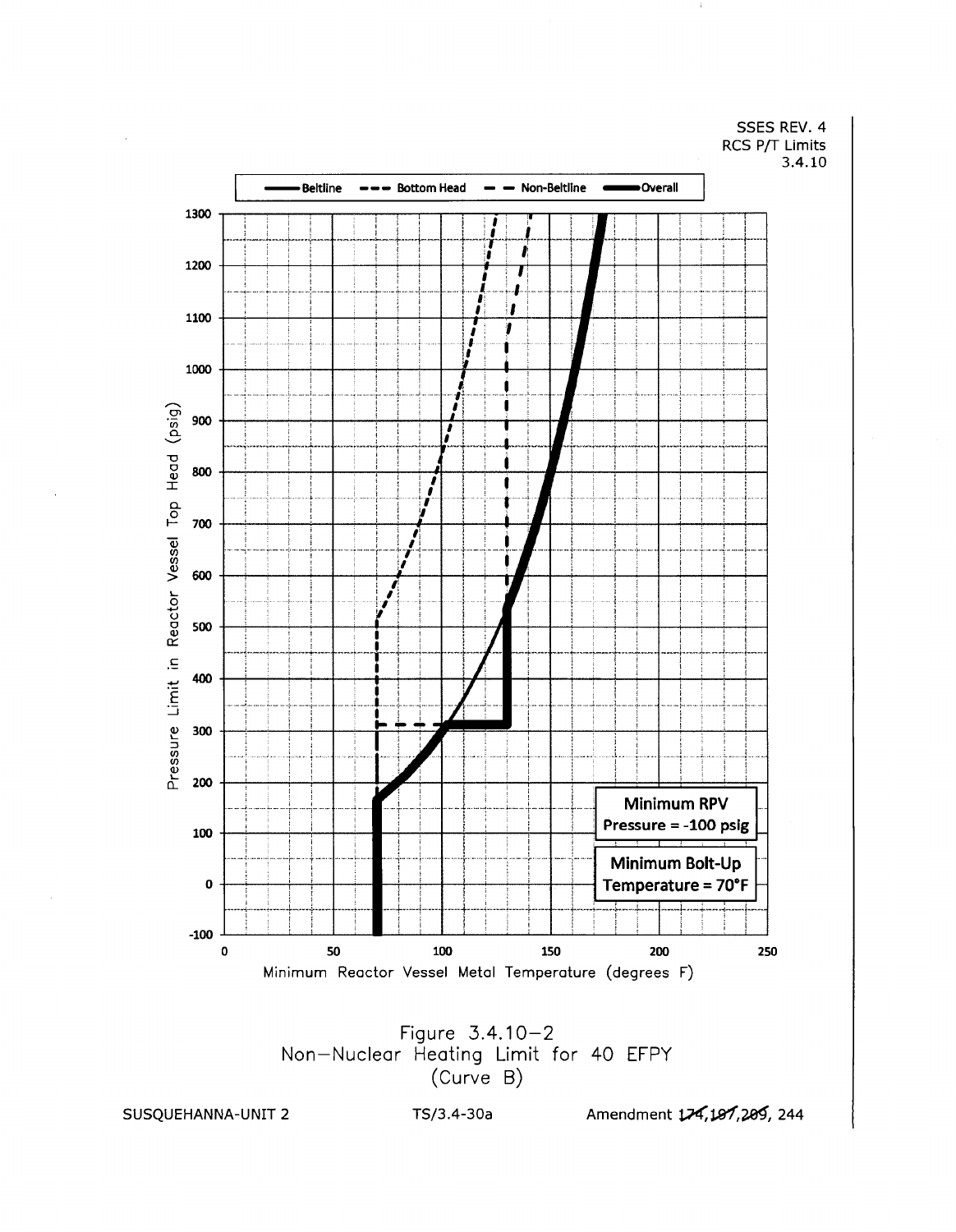

SUSQUEHANNA-UNIT 2

TS/3.4-30b

Amendment 174, 197, 209, 244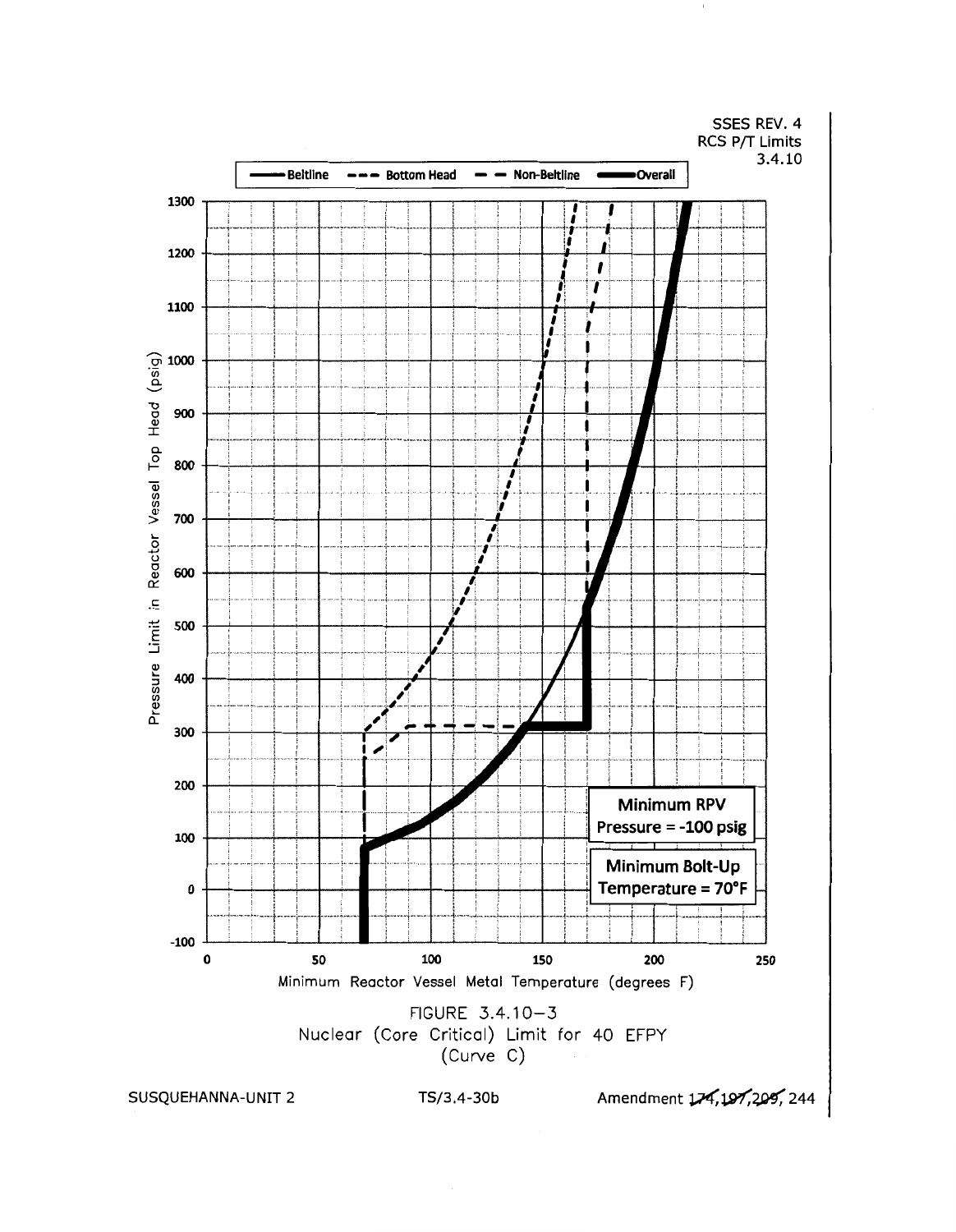

# SAFETY EVALUATION BY THE OFFICE OF NUCLEAR REACTOR REGULATION

# RELATED TO AMENDMENT NO. 263 TO RENEWED FACILITY OPERATING

# LICENSE NO. NPF-14 AND AMENDMENT NO. 244

### TO RENEWED FACILITY OPERATING LICENSE NO. NPF-22

# SUSQUEHANNA NUCLEAR, LLC

# ALLEGHENY ELECTRIC COOPERATIVE. INC.

### SUSQUEHANNA STEAM ELECTRIC STATION. UNITS 1 AND 2

# DOCKET NOS. 50-387 AND 50-388

# 1.0 INTRODUCTION

By application dated August 11, 2014 (Reference 1), as supplemented by letters dated April 6, 2015 (Reference 2), and July 16, 2015 (Reference 3), Susquehanna Nuclear, LLC (Susquehanna, the licensee) submitted a license amendment request (LAR) proposing changes to the Technical Specifications (TSs) for the Susquehanna Steam Electric Station, Units 1 and 2 (SSES-1 and 2).

The amendments change SSES-1 and 2 TS 3.4.10, "RCS [Reactor Coolant System] Pressure and Temperature (P/T) Limits," specifically revising the P/T Limits curves. The revision provides P/T Limits curves that extend into the vacuum region (e.g., below 0 pounds per square inch gauge (psig)) to mitigate the risk of a level transient during startup, account for updated surveillance material and fluence data for the reactor vessel (RV) beltline materials, and replace the current 35.7 and 30.2 effective full power year (EFPY) P/T Limits curves for SSES-1 and 2, respectively, with new curves that are valid for 40 EFPY. The updated analysis provided by the licensee addresses considerations included in Regulatory Information Summary (RIS) 2014-11, "Information on Licensing Applications for Fracture Toughness Requirements for Ferritic Reactor Coolant Pressure Boundary Components," dated October 14, 2014 (Reference 4).

The supplemental letters dated April 6, 2015, and July 16, 2015, provided additional information that clarified the application, expanded the scope of the application as originally noticed, and changed the U.S. Nuclear Regulatory Commission (NRC) staff's original proposed no significant hazards consideration determination as published in the Federal Register on November 25, 2014 (79 FR 70217). As such, the NRC staff published a subsequent notice in the Federal Register on July 30, 2015 (80 FR 45559).

Enclosure 3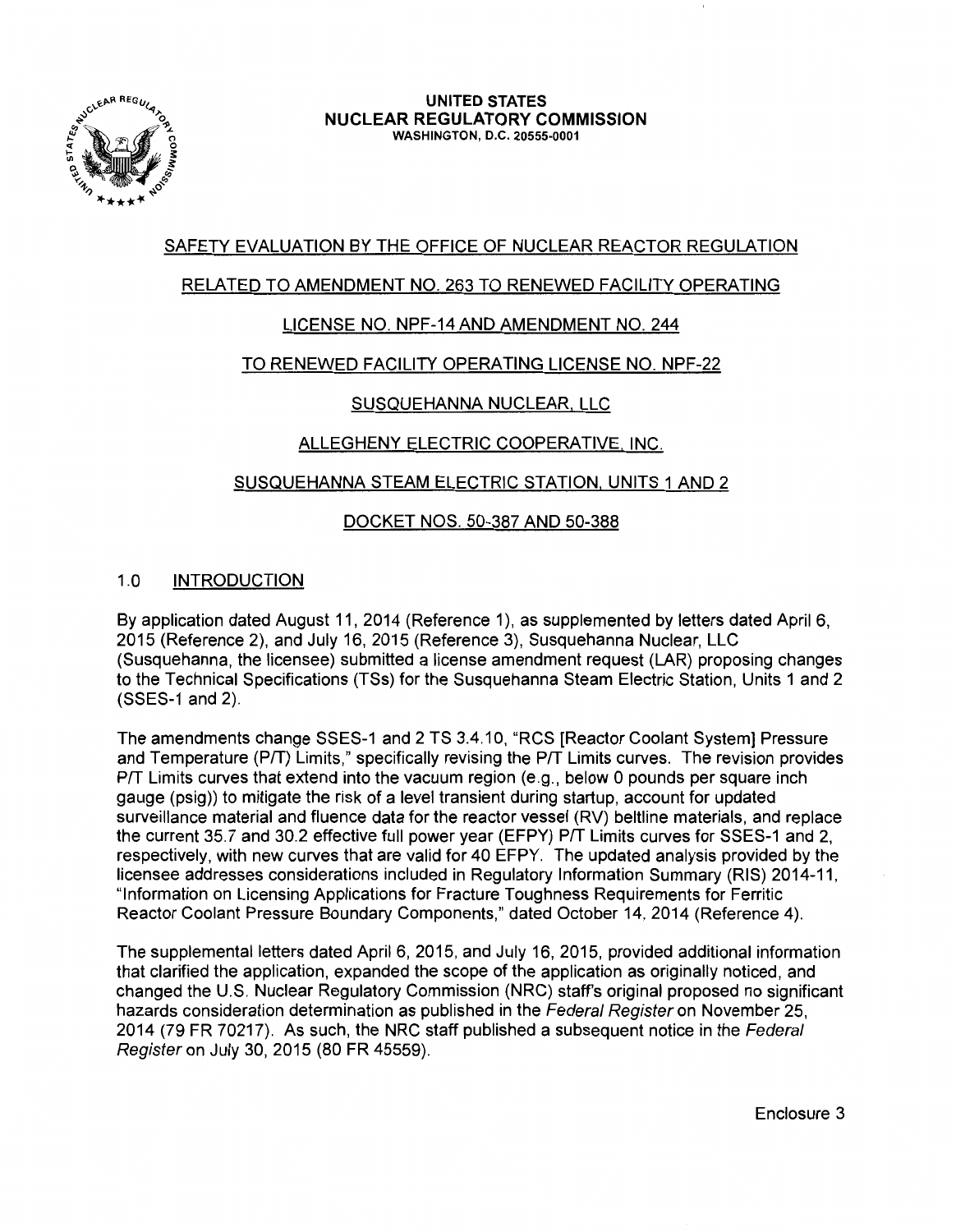This LAR was submitted by PPL Susquehanna, LLC; however, on June 1, 2015 (Reference 5), the NRC staff issued an amendment changing the name on the SSES license from PPL. Susquehanna, LLC to Susquehanna Nuclear, LLC. This amendment was issued subsequent to an order issued on April 10, 2015 (Reference 6), to SSES, approving an indirect license transfer of the SSES license to Talen Energy Corporation.

### 2.0 REGULATORY EVALUATION

The NRC has established requirements in Title 10 of the Code of Federal Regulations ( 10 CFR) Part 50 to protect the integrity of the reactor coolant pressure boundary (RCPB) in nuclear power plants. The NRC staff evaluates the acceptability of a facility's P/T Limits based on the following NRC regulations and guidance:

- Appendix G, "Fracture Toughness Requirements," to 10 CFR Part 50;
- Appendix H, "Reactor Vessel Material Surveillance Program Requirements," to 10 CFR Part 50;
- Regulatory Guide (RG) 1.99, Revision 2, "Radiation Embrittlement of Reactor Vessel Materials" (Reference 7);
- Generic Letter (GL) 92-01, Revision 1, "Reactor Vessel Structural Integrity" (Reference 8); and
- GL 92-01, Revision 1, Supplement 1, "Reactor Vessel Structural Integrity" (Reference 9).

Appendix G to 10 CFR Part 50 requires that facility PIT Limits for the RV be at least as conservative as those obtained by applying the linear elastic fracture mechanics methodology of Appendix G to Section XI of the American Society of Mechanical Engineers Boiler and Pressure Vessel Code (ASME Code). Appendix H to 10 CFR Part 50 establishes requirements related to facility RV material surveillance programs. RG 1.99, Revision 2, contains methodologies for determining the increase in transition temperature and the decrease in upper shelf energy resulting from neutron irradiation.

Further, in 10 CFR Section 50.36, "Technical specifications," the NRC established its regulatory requirements related to the content of TSs. Pursuant to 10 CFR 50.36, TSs are required to include items in the following five specific categories related to station operation: (1) safety limits, limiting safety system settings, and limiting control settings; (2) limiting conditions for operation; (3) surveillance requirements; (4) design features; and (5) administrative controls.

In References 1 and 2, the licensee provided revised TS Bases pages to be implemented with the associated TS changes. These pages were provided for information only and will be revised in accordance with the TS Bases Control Program.

### 3.0 TECHNICAL EVALUATION

3.1 Licensee Evaluation

In Reference 1, the licensee proposes the following changes to the TS Figures 3.4.10-1, 3.4.10-2, and 3.4.10-3, which show the PIT Limits curves for in-service leakage and hydrostatic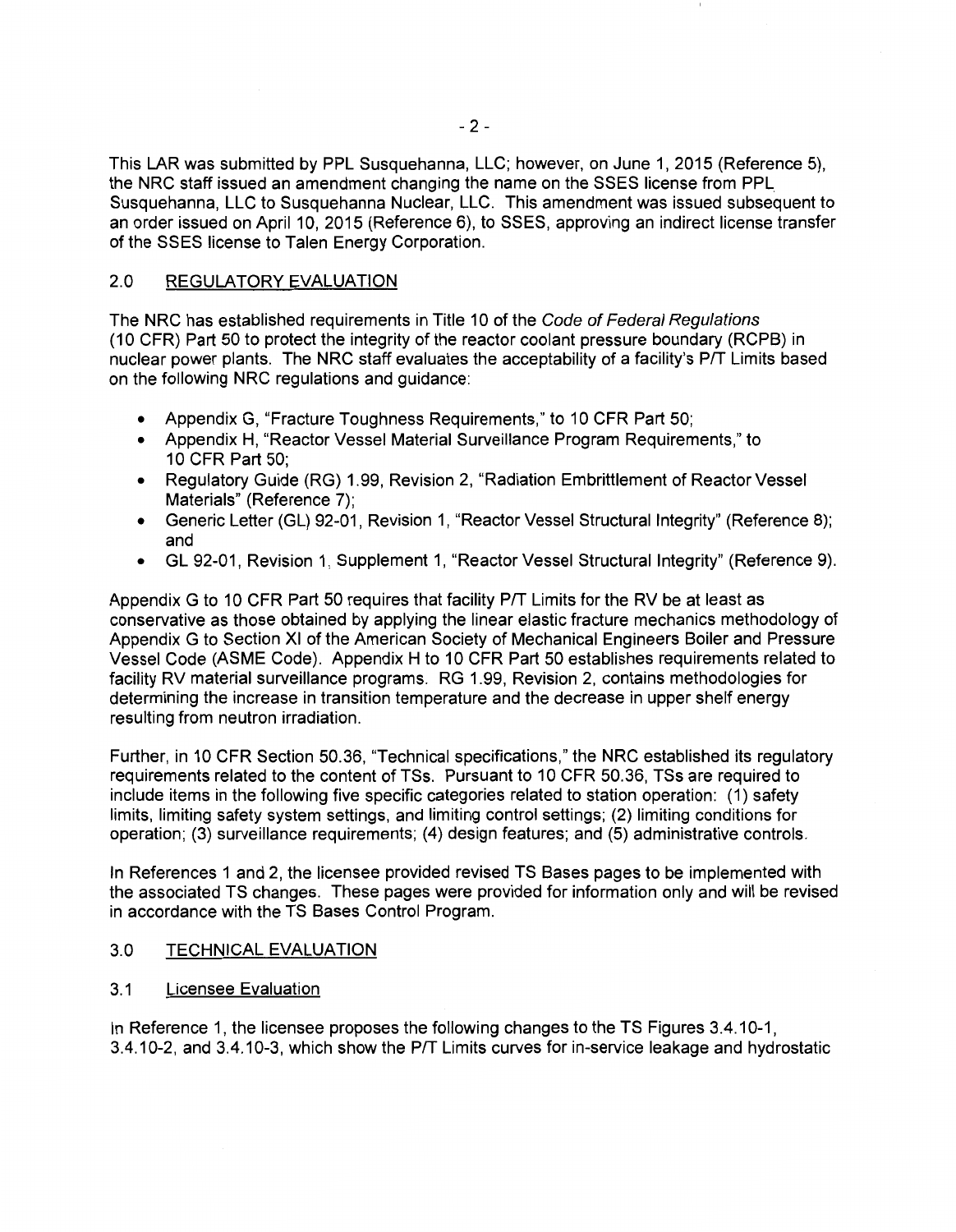testing, nonnuclear heatup and cooldown, and criticality, respectively, for SSES-1 and 2 P/T Limits:

• The pressure axes are revised to extend below 0 psig to bound RCS conditions to support vacuum-assist fill of the RCS loops.

The pressure axes are extended one additional scaled unit of measure (100 psig each) below 0 psig to bound RCS conditions to support vacuum-assist fill of the RCS loops. Section 4.0 of the LAR states, in part: "The absolute maximum vacuum is assumed to be no greater than 15 psig. This assumes the possibility of drawing a near perfect vacuum on the vessel, coupled with a 0.5 psig containment pressure."

In Reference 2, the licensee further updated the P/T Limits curves based on an updated analysis that addresses considerations included in RIS 2014-11. The new curves account for updated surveillance material and fluence data for the RV beltline materials and would replace the current 35.7 and 30.2 EFPY P/T Limits curves for SSES-1 and 2, respectively, with new curves that are valid for 40 EFPY.

### 3.2 Staff Evaluation

Regarding ferritic RCPB components that are not part of the RV beltline shell region, 10 CFR Part 50, Appendix G, paragraph IV.A, states: "The pressure-retaining components of the reactor coolant pressure boundary that are made of ferritic materials must meet the requirements of the ASME Code [Section Ill], supplemented by the additional requirements set forth below [paragraph IV.A.2, "Pressure-Temperature Limits and Minimum Temperature Requirements"]..."

Therefore, 10 CFR Part 50, Appendix G, requires that P/T Limits be developed for the ferritic materials in the RV beltline, as well as ferritic materials not in the RV beltline. Further, 10 CFR Part 50, Appendix G, requires that all ferritic RCPB components meet the applicable ASME Code, Section Ill, requirements. The relevant ASME Code, Section Ill, requirements that will affect the P/T Limits are the lowest service temperature requirement of paragraph NB-2332, "Material for Piping, Pumps, and Valves, Excluding Bolting Material," subparagraph (b) for piping, pumps, and valves, and the fracture toughness requirements of paragraph NB-3211, "Requirements for Acceptability," subparagraph (d) for vessels.

RV nozzles, penetrations, and other discontinuities may exhibit significantly higher stresses than those for the RV beltline shell region. These higher stresses can potentially result in more restrictive P/T Limits, even if the reference temperature  $(RT<sub>NOT</sub>)$  for these components is not as high as that of RV beltline shell materials that have simpler geometries. Therefore, in Request for Additional Information (RAI) 1, issued by letter dated January 30, 2015 (Reference 10), the NRC staff requested that the licensee describe how the P/T Limits curves, and the methodology used to develop these curves considered RV materials, are consistent with the requirements of Appendix G to 10 CFR Part 50.

In its response to RAI-1 submitted in Reference 2, the licensee provided revised P/T Limits curves to replace the PIT Limits curves submitted as TS Figures 3.4.10-1, 3.4.10-2, and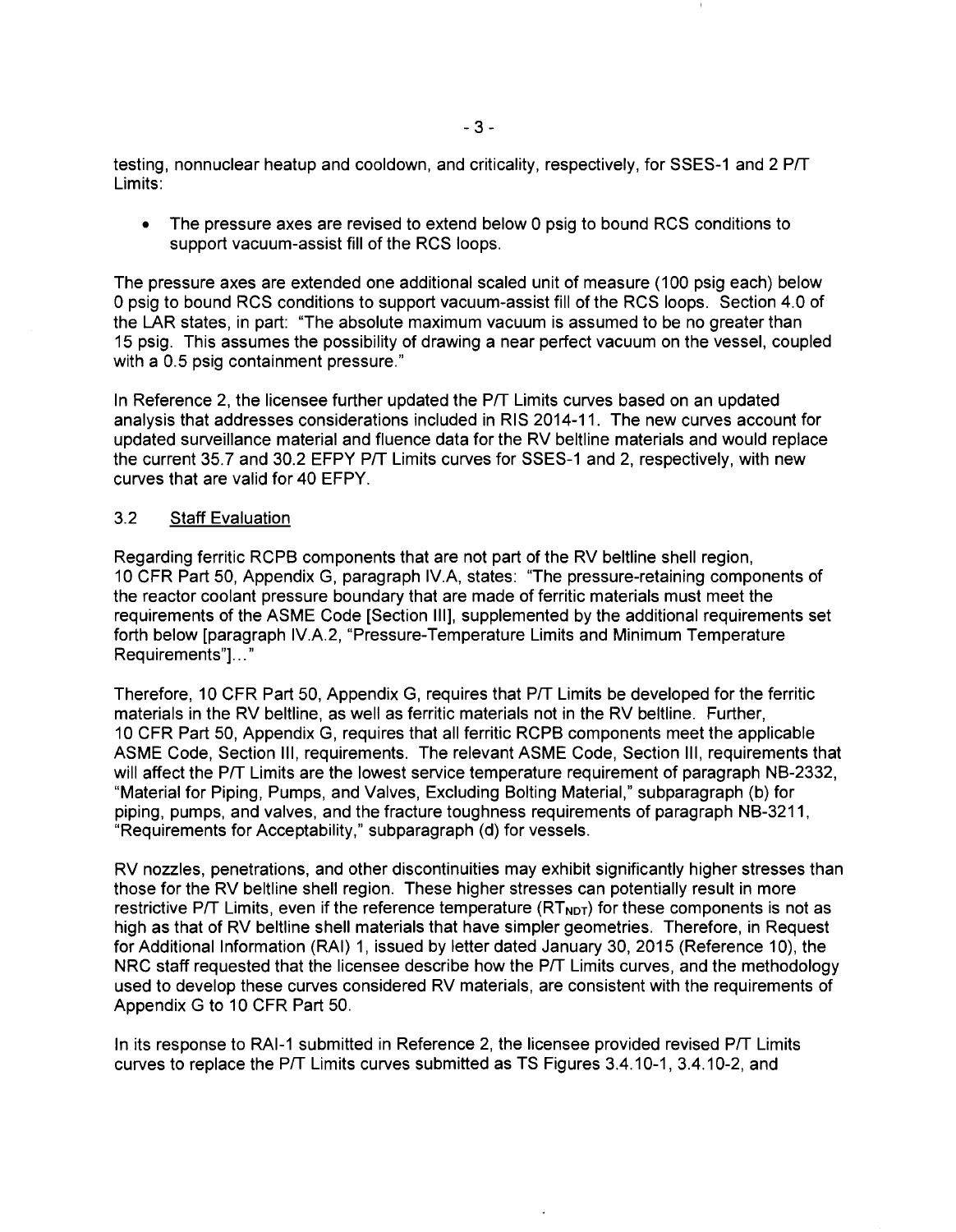3.4.10-3 in Reference 1. The Pff Limits curves were revised based on analysis provided in Reference 2 and further detailed below. In addition, the Pff Limits curves were revised for 40 EFPY for SSES-1 and 2.

Susquehanna is a participating utility in development of the NRG-approved Boiling Water Reactor (BWR) Owners' Group (BWROG) Licensing Topical Report (LTR) BWROG-TP-11-023-A, "Linear Elastic Fracture Mechanics Evaluation of General Electric Boiling Water Reactor Water Level Instrument [WU] Nozzles for Pressure-Temperature Curve Evaluations" (Reference 11). L TR BWROG-TP-11-023-A containing Structural Integrity Associates (SIA) Report No. 0900876.401, Revision 0-A, provides a fracture mechanics solution for a partial penetration WLI nozzle for an internal pressure load case and a 100 degrees-Fahrenheit per-hour (°F/hr) thermal load case.

RG 1.99, Revision 2, contains methodologies for calculating the adjusted reference temperature (ART) due to neutron irradiation. The ART is defined as the sum of the initial (unirradiated)  $RT<sub>NOT</sub>$ , the mean value of the adjustment in reference temperature caused by irradiation  $(\Delta RT_{NOT})$ , and a margin term. The  $\Delta RT_{NOT}$  is a product of a chemistry factor (CF) and a fluence factor. The CF is dependent upon the amount of copper and nickel in the material and may be determined from tables in RG 1.99, Revision 2, or from surveillance data.

The licensee developed the proposed 40 EFPY Pff Limits curves using updated neutron fluence calculations. The licensee stated that the neutron fluence calculations were based on the NRG-approved Radiation Analysis Modeling Application (RAMA) neutron fluence methodology and that the RAMA neutron fluence methodology has been benchmarked using RG 1.190, "Calculational and Dosimetry Methods for Determining Pressure Vessel Fluence" (Reference 12). The RAMA neutron fluence calculations were applied to the RV beltline region, defined as the region near the core where the neutron fluence exceeds 1.0 x 10<sup>17</sup> n/cm<sup>2</sup> (E > 1.0 MeV).

Appendix G to 10 CFR Part 50 provides fracture toughness requirements for ferritic materials in the RCPB, including requirements for calculating P/T Limits for the plant. These P/T Limits curves are established to ensure the structural integrity of the ferritic components of the RCPB during any condition of normal operation, including anticipated operational occurrences and hydrostatic tests. Section IV.A.2 of 10 CFR Part 50, Appendix G, requires that the Pff Limits be at least as conservative as those that would be generated if the methods of calculation in the ASME Code, Section XI, Appendix G, were used to calculate the Pff Limits. The rule also requires that the Pff Limits calculations account for the effects of neutron irradiation on the RV beltline materials and incorporate any relevant RV surveillance capsule data that are required to be reported as part of the licensee's implementation of its 10 CFR Part 50, Appendix H, RV materials surveillance program. The licensee provided data from BWRVIP-135, "BWR Vessel and Internals Project Integrated Surveillance Program (BWRVIP ISP) Data Source Book and Plant Evaluations." The BWRVIP-135 source book is used by the industry in compliance with BWRVIP-86, Revision 1, "BWR Vessel and Internals Project Updated BWR Integrated Surveillance Program Implementation Plan" (Reference 13), to meet the requirements of Appendix H to 10 CFR Part 50.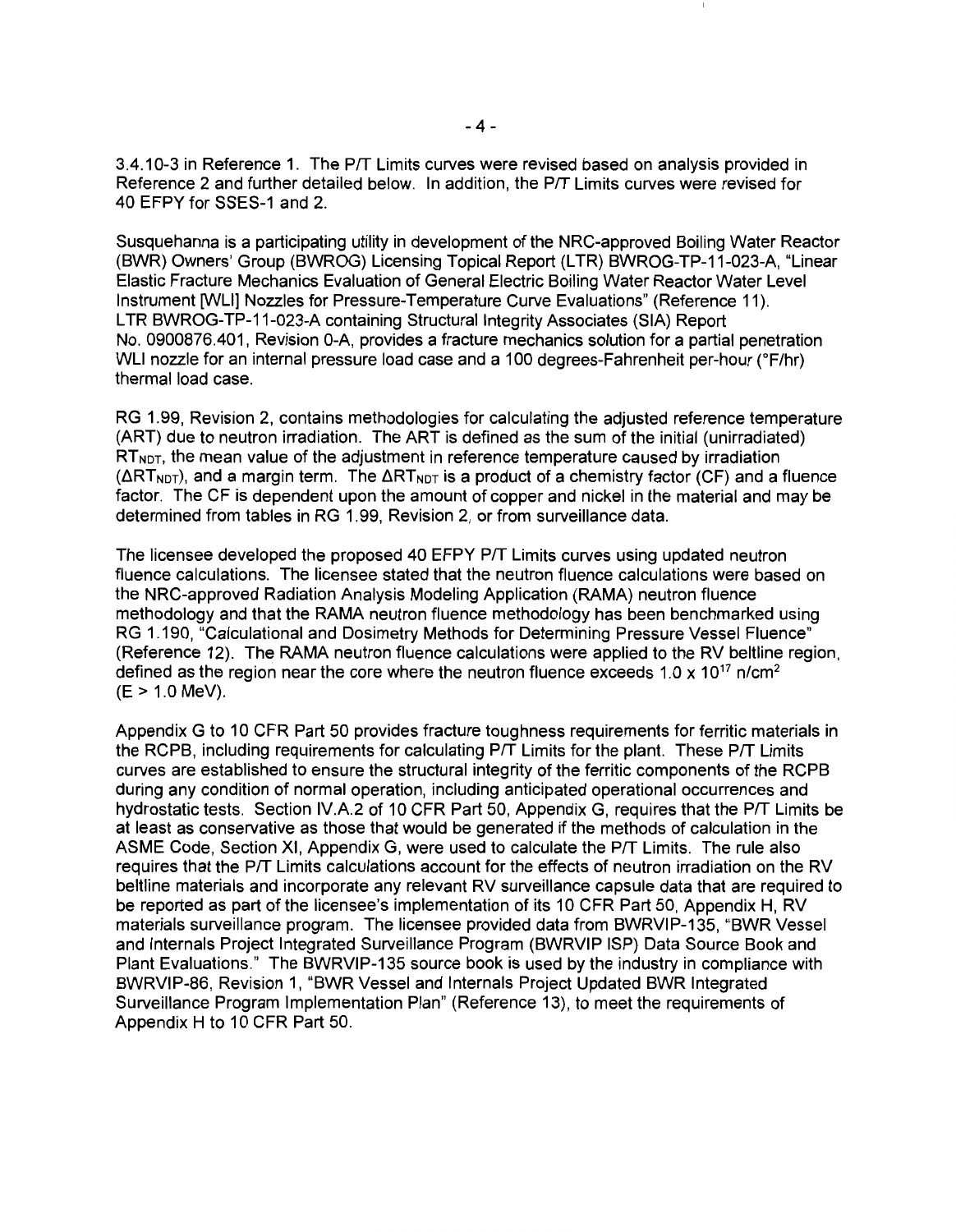The licensee provided information detailing the determination process for evaluating beltline components. Attachment 2 to Reference 2, states, in part:

For SSES Unit 1, the fitted CF for the target beltline plate (Heat No. C2433-1), which is based on credible surveillance data, bounds the RG 1.99 CF.

Based on its review of the licensee's submittals, the NRC staff concluded that the fitted CF should be used in assessing the target beltline plate. For the SSES-1 representative surveillance weld material, the material heat does not match the BWRVIP ISP target weld material. The surveillance weld, however, does match the heat number for a beltline weld. There is no data that identifies the weld wire heat associated with each specific beltline weld. Since the fitted CF bounds the CF calculated using RG 1.99, Revision 2, the NRC staff concluded that the fitted CF for the representative weld material should be used in the calculation of ART values for all SSES-1 welds. The representative plate weld (Heat No. B0673-1) for SSES-2 is contained in the Duane Arnold capsules and Supplemental Surveillance Program (SSP) Capsule F. The representative weld material (Heat No. BP6756) is contained in the River Bend Capsules and SSP Capsules C, F, and H. The representative plate and weld materials do not match any material heats in the SSES-2 beltline; therefore, the NRC staff concluded that the CF should be calculated using RG 1.99, Revision 2, tables to determine the ART values for the SSES-2 target plate and weld materials.

To evaluate the proposed SSES-1 and 2 RV beltline PIT Limits curves, the NRC staff reviewed and confirmed the licensee's identification of limiting materials. The NRC staff reviewed and confirmed the ART calculations for 40 EFPY for the RV beltline materials in Tables 7 and 8 of Reference 2 for SSES-1 and 2, respectively. The licensee provided calculated ART values for the one-quarter of the RPV wall thickness (1/4T) location. Corresponding parameters at three-quarter of the RPV wall thickness (3/4T) were not provided in the attachments. Instead, the licensee applied the maximum tensile stress for both heatup and cooldown at the 1/4T location. This approach is conservative, as the 1/4T material toughness is lower than that in the 3/4T locations. This analysis is consistent with the methods of calculation in the ASME Code, Section XI, Appendix G.

In addition to the evaluation of the analyses of the limiting beltline shell material, the impact of the WLI nozzle and feedwater (FW) nozzles were included in Attachment 2 to Reference 2. These components were considered when evaluating the non-beltline RV components. The WLI nozzle is located in the lower-intermediate shell beltline plates. The licensee noted that the WLI nozzles were not fabricated from ferritic materials. The licensee included calculational values of the applied stress intensity factors due to pressure and thermal stresses,  $K_{\nu}$  and  $K_{\nu}$ . for the WLI nozzles. The NRC staff determined that the  $K_{\rm P}$  and  $K_{\rm T}$  calculations for the WLI nozzles are acceptable because they are based on the appropriate 1/4T postulated flaw, plant-specific instrument nozzle configuration, and bounding pressure and thermal loading conditions. This is consistent with the NRG-approved methodology in SIA Report No. 0900876.401, Revision 0-A.

The NRC staff confirmed that the licensee's analysis of the FW nozzles was based on an NRG-approved methodology, SIA Report SIR-05-044-A, "Pressure-Temperature Limits Report Methodology for Boiling Water Reactors," Revision 0 (Reference 14). SIR-05-044-A indicates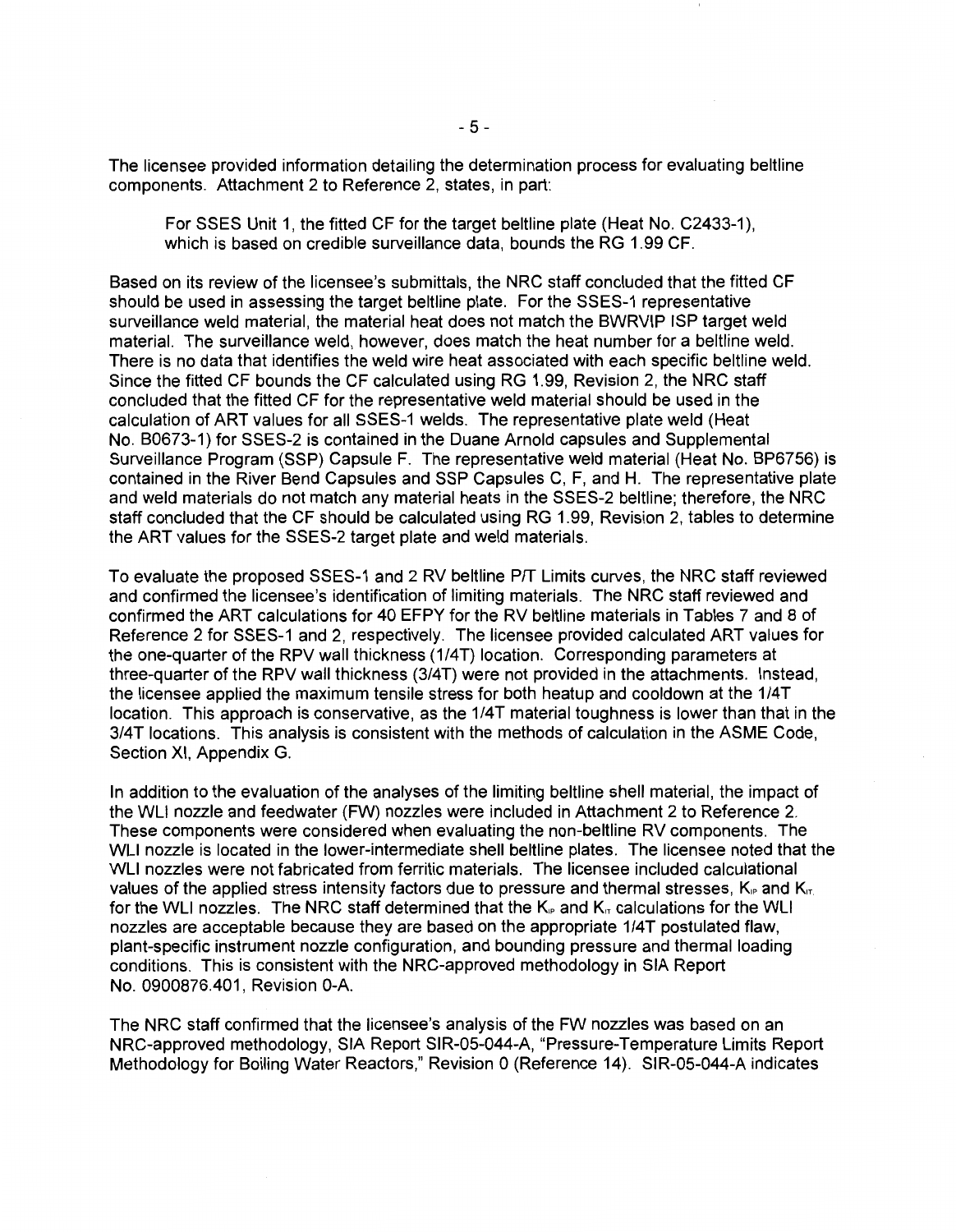that the FW nozzles should be analyzed for determining the highest stress intensities for the upper RPV (non-beltline) region. The NRC staff verified that the applied pressure and thermal stress intensity factors for the FW nozzle with the postulated 1/4T inside corner flaw were appropriately calculated based on a stress distribution output from a finite element analysis of the nozzle using the fracture mechanics model prescribed in SIR-05-044-A. The methodology in SIR-05-044-A is consistent with the requirements of ASME Code, Section XI, Appendix G.

Based on its review, the NRC staff determined that the licensee's P/T Limits calculations for the beltline and non-beltline RV components are consistent with the NRG-approved methodologies and resolve RAI-1. Therefore, the NRC staff finds that the P/T Limits calculations meet the criteria of ASME Code, Section XI, Appendix G, as required by 10 CFR Part 50, Appendix G, and are, therefore, acceptable.

Reference 1 proposed changes to the TS Figures 3.4.10-1, 3.4.10-2, and 3.4.10-3 for the PIT Limits curves for SSE-1 and 2, extending the pressure below 0 psig. The revisions clarify that pressure limits are considered to be met for pressures that are below O psig (i.e., up to and including full vacuum conditions). Certain operating practices, such as vacuum fill operations for the RCS, are common practice in both boiling water reactors and pressurized-water reactors and can result in system pressures below 0 psig. Although the RV is not specifically evaluated for negative pressures, the magnitude of the negative pressure is limited to one atmosphere and thus is not expected to result in significant stresses. A perfect vacuum on the vessel would be -14.7 psig. Because the P/T Limits curve figures were revised to extend to -100 psig, the NRC staff asked RAl-2 to the licensee to provide a justification for extending the curves beyond -15 psig. In Reference 2, the licensee provided analyses to demonstrate that the RV cylinder, bottom head and top head locations, have adequate structural margin for values of negative pressure in excess of-100 psig, which significantly exceeds the vacuum pulled on the RV. The licensee noted that during vacuum fill conditions, the maximum drywell pressure of approximately 2 psig should be considered as well for a total of -16.7 psig. While this is the practical limit, the NRC staff concluded that the calculations demonstrated that the RV cylinder, bottom head and top head locations, have structural margin for values in excess of -100 psig. In its response to RAl-2, the licensee stated, in part:

[T]he extension of the PIT curves to -100 psig matches the scale and format of the existing P/T curves (i.e., pressure values are in increments of 100 psig).

Based on its review of the licensee's submittals, the NRC staff approves the extension of the P/T Limits curves by an additional unit of scale on the pressure axis. The NRC staff determined that although there is a practical restriction to the absolute maximum vacuum of approximately -16.7 psig, adequate structural margin for values of negative pressure in excess of -100 psig exists. Therefore, the NRC staff finds the revisions to SSES-1 and 2 TSs addressing pressures below 0 psig by one unit of scale to be acceptable. This resolves RAl-2.

### 3.3 Conclusion

Based on the NRC staff's review of the information provided in References 1, 2, and 3, the NRC staff concludes that SSES-1 and 2 RV P/T Limits curves satisfy the requirements of Appendix G to Section XI of the ASME Code and Appendix G to 10 CFR Part 50. Therefore, the NRC staff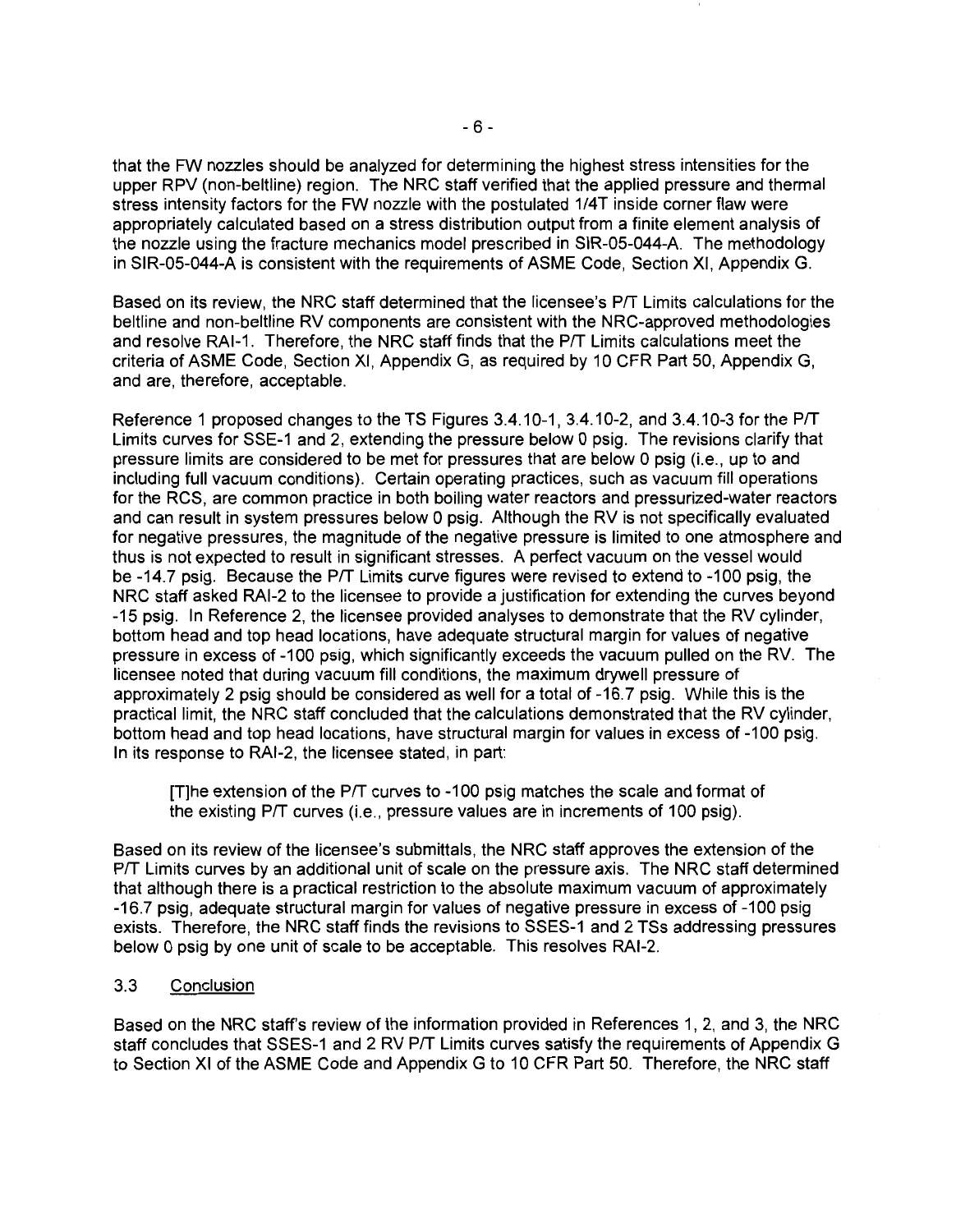concludes that the proposed 40 EFPY P/T Limits curves, submitted by Reference 2, are acceptable for incorporation into SSES-1 and 2 TSs. In addition, the NRC staff concludes that the proposed changes to SSES-1 and 2, TS 3.4.10, "RCS Pressure and Temperature (P/T) Limits," to address vacuum fill operations of the RCS, meet the requirements of 10 CFR Part 50, Appendix G. Therefore, the changes to the TSs are acceptable.

### 4.0 STATE CONSULTATION

In accordance with the Commission's regulations, the Pennsylvania State official was notified of the proposed issuance of the amendments. The State official had no comments.

### 5.0 ENVIRONMENTAL CONSIDERATION

The amendments change a requirement with respect to installation or use of a facility component located within the restricted area as defined in 10 CFR Part 20. The NRC staff has determined that the amendments involve no significant increase in the amounts, and no significant change in the types, of any effluents that may be released offsite, and that there is no significant increase in individual or cumulative occupational radiation exposure. The Commission has previously issued a proposed finding that the amendments involve no significant hazards consideration, and there has been no public comment on such finding (80 FR 45559). Accordingly, the amendments meet the eligibility criteria for categorical exclusion set forth in 10 CFR 51.22(c)(9). Pursuant to 10 CFR 51.22(b), no environmental impact statement or environmental assessment need be prepared in connection with the issuance of the amendments.

### 6.0 CONCLUSION

The Commission has concluded, based on the considerations discussed above, that: (1) there is reasonable assurance that the health and safety of the public will not be endangered by operation in the proposed manner, (2) there is reasonable assurance that such activities will be conducted in compliance with the Commission's regulations, and (3) the issuance of the amendments will not be inimical to the common defense and security or to the health and safety of the public.

### 7 .0 REFERENCES

- 1. Susquehanna Steam Electric Station, Units 1 and 2, "Revise Technical Specification 3.4.10, "RCS Pressure and Temperature (PIT) Limits," August 11, 2014 (Agencywide Documents Access and Management System (ADAMS) Accession No. ML14223A780).
- 2. Susquehanna Steam Electric Station, Units 1 and 2, "Response to Request for Additional Information on Technical Specification Changes to RCS Pressure and Temperature (P/T) Limits," April 6, 2015 (ADAMS Accession No. ML15097A386).
- 3. Susquehanna Steam Electric Station, Units 1 and 2, "Supplemental Information to License Amendment Request for Changes in RCS Pressure and Temperature (PIT) Limits," July 16, 2015 (ADAMS Accession No. ML 15197A256).